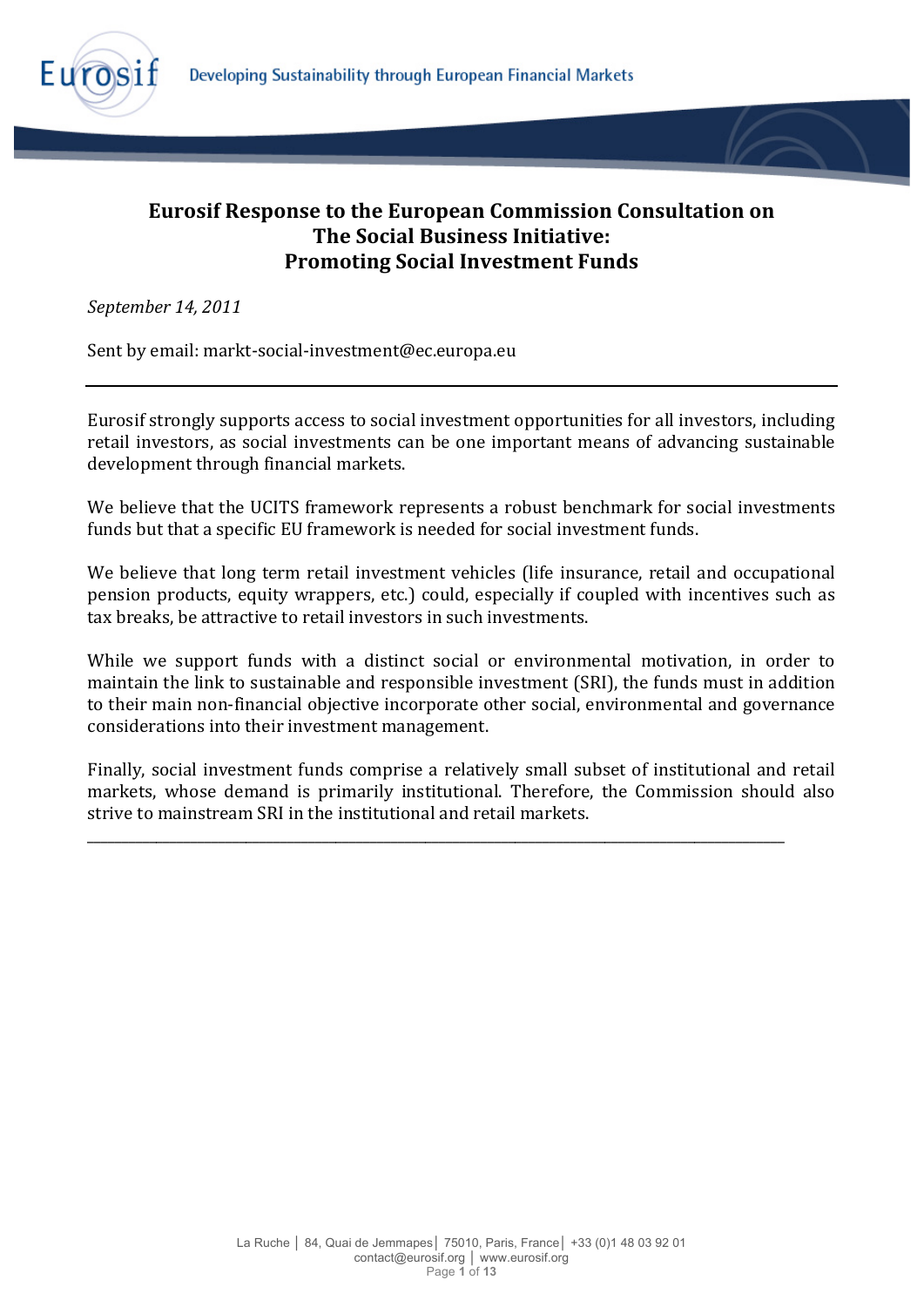

## Box 1

Do you agree that the main features of social businesses are as outlined above? Please consider this from the perspective of ensuring effective private investment flows to these businesses, and include any further detail on how to determine the features. If you disagree, please outline the features that you think are important.

To what extent do you think this initiative should focus solely on those social businesses that do not distribute profits to their investors? (Note that, in contrast with pure philanthropic investments, investors would still be able to redeem their investment, or might be offered small returns through portfolio diversification).

Or shall it also focus on those which distribute profits to their investors (e.g. at least to a limited extent)? If so, how might social businesses be distinguished from other businesses?

### Please consider the impact this may have in respect of attracting investors to such businesses.

Eurosif agrees that the primary corporate objective of a social business is maximise social returns. Any financial profits or income in excess of costs should be reinvested in the business, or provide moderate return of capital to investors (dividends).

However, we would like to draw your attention to the following: the quest for profits or the maximization of profits by a social business is not antinomic with the very nature of a social business, as long as the profits or a large portion of the profits are reinvested in the business itself and help them to reach their social aims.

The words "social" and "business" are equally important in the definition. Social business is aiming at maximizing both its "social dimension" and its profits, while noting that profit maximization still primarily serves the social dimension.

We believe that there is room to include both social business not redistributing any profits and those redistributing some level of profits to their shareholders. Those social businesses offering some ancillary level of financial returns to their shareholders in addition to redeeming their capital should be included in the definition provided that they meet the other characteristics of a social business as described in the consultation paper.

Cooperatives in France are a good example of how to reconcile an alternate approach to profit and return on investment with redistribution of "profit" sometimes referred to as "surpluses": legislation sets a maximum rate of dividend for the "shareholders" of cooperatives (more or less a bond rate).

While meeting the very philosophical stance of a social business, this broader definition would have the advantage of:

- Encouraging investors to invest in such ventures thus growing the sector further;
- Creating more opportunities for social entrepreneurs to launch businesses and secure financing;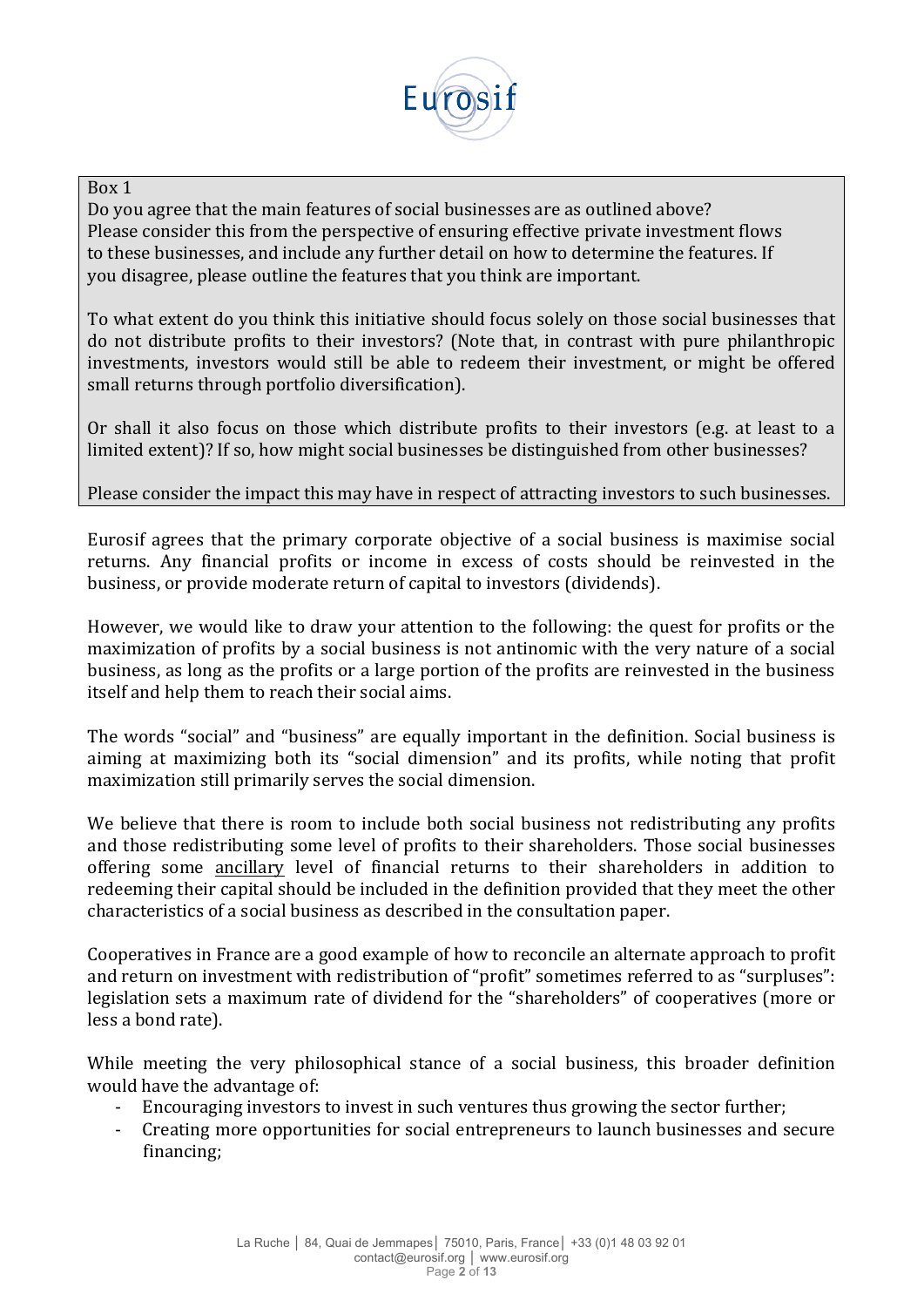

- Helping the sector to create employment opportunities and increase its impact on the community.1

The Commission should, however, also consider that a definition incorporating financial return (or lack thereof) may distract from the aim of social businesses. Social entrepreneurs and investors alike typically support a social business to further a social goal, as evidenced in your examples in the consultation document. The financial concern is secondary, and success (return) is typically not measured in financial terms. Further, due to the expectations of entrepreneurs and investors, any excess profits are typically reinvested in the business anyway, as this best supports the goal of the business. Therefore, it is more appropriate for social businesses to be defined in terms of their social impact, not in terms of their incorporation or distribution of profits.

#### Box 2

!!!!!!!!!!!!!!!!!!!!!!!!!!!!!!!!!!!!!!!!!!!!!!!!!!!!!!!

What are the main difficulties social businesses face, in your experience, in getting access to finance? (Please provide any data or evidence you have to show the scale and relative importance of the difficulties you identify).

Do different kinds of social businesses face different barriers? (Please include details about how these differences might impact on the access of these social businesses to finance, including over their lifecycle where appropriate.)

To what extent do you think barriers to access to finance are limiting the growth of social businesses across the EU? (Please provide any data or evidence you have to illustrate the scale and nature of these limitations).

## Do you agree that there is a need to tackle any such barriers at the EU level?

Eurosif sees two main barriers for access to finance from investment funds. One, mainly on the institutional side, is a lack of broad interest in social businesses, limiting options for investors that seek such assets. This may be driven by a lack of understanding of the benefits of social businesses to fund beneficiaries, and that success (return) for asset managers is generally measured in financial terms only. It is not unreasonable to argue that many investors may prefer to hold their financial and philanthropic portfolios separate, for a variety of reasons, including tax. As the market for social investment funds matures, this may improve. On the retail side, private investors (apart maybe from high net-worth individuals (HNWI)) who want to invest in social businesses have fewer options compared to mainstream funds, as most retail funds are focused on financial returns. Providing better access to finance for social businesses through investment funds could therefore contribute to correcting the retail market failure.

Most businesses face their primary financing challenge at launch, and social businesses are no exception. Social businesses face additional challenges in that the primary sources of start-up financing (banks and private equity) are typically profit driven. Investors may be hesitant due to lower profitability, lack of liquidity, and lack of credit ratings. These concerns are not being

<sup>&</sup>lt;sup>1</sup> According to Finansol, a French NGO, French savings invested in social businesses (to the extent it meets the definition of "finance solidaire")  $\overline{c}$  reated 34 000 jobs in 2010.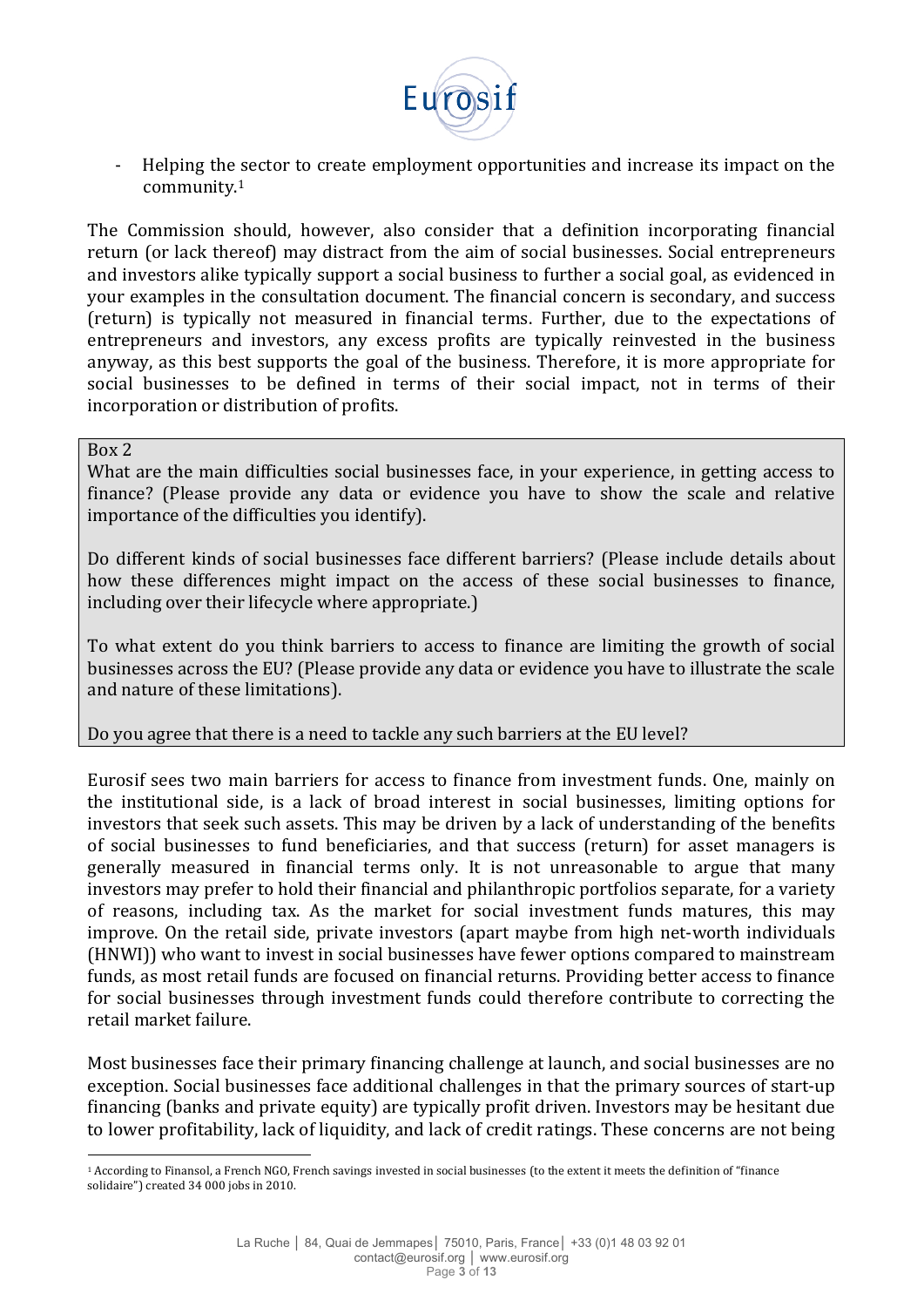

compensated by any action to encourage investment in the sector (specific tax benefits for investment management or warranty of any kind). Some may find financing from the philanthropic market. Thus, providing incentives to funding at inception could benefit the market. A Eurosif study of Venture Capital (VC) for Sustainability from 2007 showed that the main sources of funding for this segment were family offices, public funding, and HNWI. This suggests that access to commercial institutional or retail funding is a challenge for entrepreneurs, and one can imagine even more so for socially motivated businesses.

According statistics from Finansol<sup>2</sup> a French NGO specialized in "social finance", pure "social investments" represent a minor source of funding compared to "social savings" and social investments connected to employee-savings schemes (eg. providers of the French definedcontribution pension scheme PERCO have an obligation to offer "social investment" funds). However, it is unclear whether the primary reason for this is lack of supply or lack of demand.

# $Box$ 3

If you operate a social investment fund, or are aware of the (national) legislative requirements that apply currently in practice, could you please provide broad detail on these requirements.

How do you think funding through investment funds might effectively compliment other sources of funding, e.g. philanthropic funding? Are there any challenges here?

Do you think that the UCITS framework is sufficient for funding social business without change?

Do you think a bespoke fund framework tailored to the needs of social business might be better suited to channel funds toward social businesses?

(If you think the UCITS framework is not suited, please outline the features of the UCITS framework that you think are mostly responsible for this).

Improving access to retail social investment funds represents an important step to improving access to finance for social business. We believe that EU legislation in particular can contribute to setting a level playing field across EU Member States in terms of helping social business to access funding through investment funds.

In particular, we believe that a legislative framework should focus on incentivizing asset owners, asset managers and retail investors to channel investments towards social businesses by:

- Ensuring that products are sufficiently transparent;
- Ensuring that the fees structure is appropriate;
- Providing investors with concrete incentives (beyond purely social goals) to invest in such funds, eg. tax incentives.

!!!!!!!!!!!!!!!!!!!!!!!!!!!!!!!!!!!!!!!!!!!!!!!!!!!!!!!

<sup>&</sup>lt;sup>2</sup> See: http://www.finansol.org/UPLOAD/rubrique/pages/94/94\_rubrique.php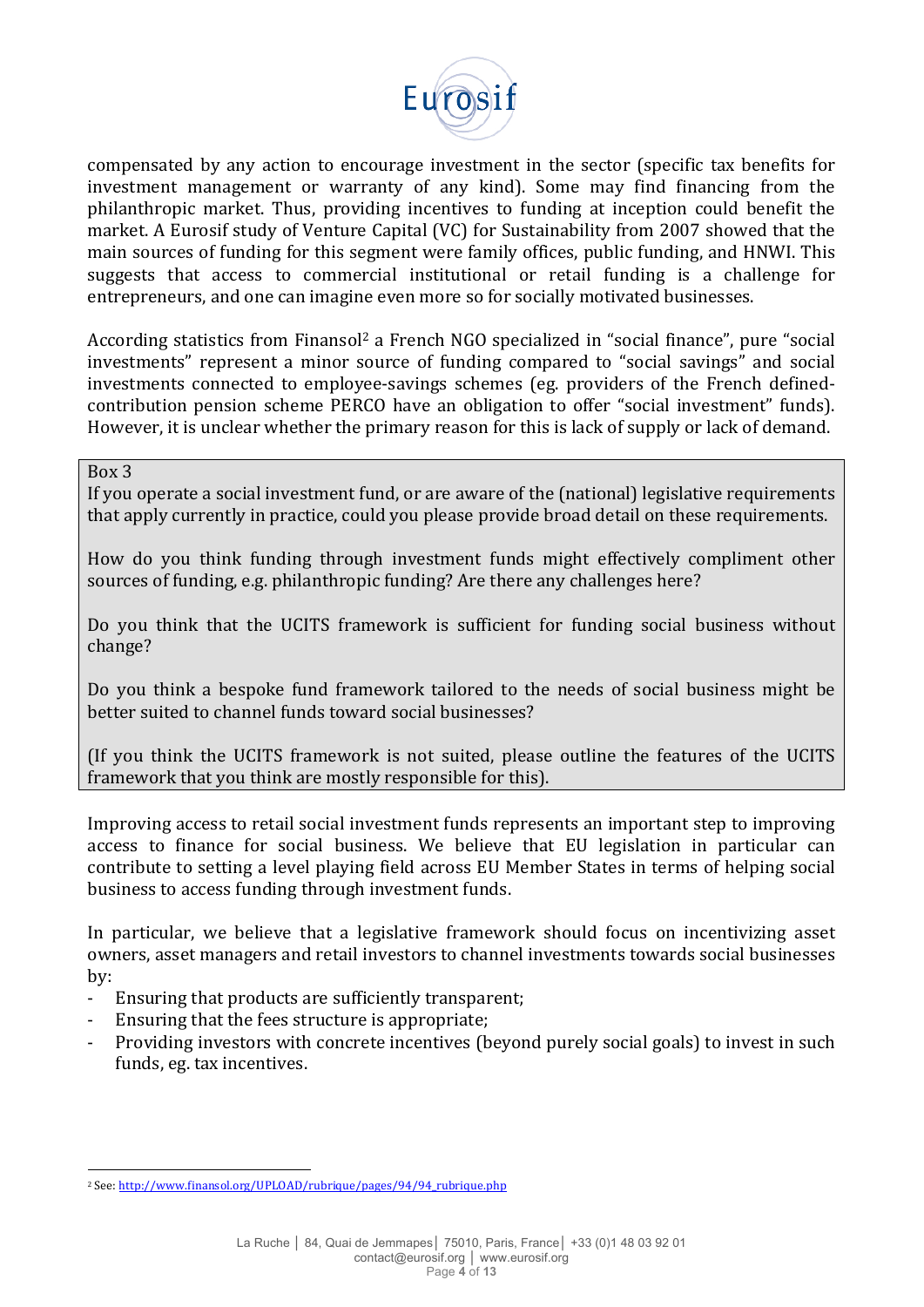

We believe that the UCITS framework is not adequate as such to address all these changes but represents a base on which a bespoke social investment fund legislative framework can be founded.

The UCITS framework is a trusted label for investors, both retail and institutional, and regulators should strive to achieve the same with any social investment funds regulation. Eurosif notes that one of the keys to success for the UCITS brand is investor protection principles.!

Similarly to UCITS products, but in a framework adapted to their specific characteristics, social investment funds should follow strict rules around eligible investments, investment restrictions, risk management, conduct of business, responsibility of management, organizational requirements, internal procedures and transparency of the products.

Box!4

Do you believe that social investment funds should be open to retail investors? Please give reasons for your answer.

What features of a social investment fund do you think are most important for retail/professional investors?

What specific pre-contractual information do you think would need to be provided to retail investors?

Should the framework encompass funds that explicitly forego greater financial returns for the benefit of the social impact of their investment, or that expose investors to greater risks, or both?

Eurosif wholeheartedly believes that social investment funds should be open to retail investors because:

- There is evidence that there is a growing retail demand for such products, even though the current market is small. For concrete evidence see the response provided by our UK member UKSIF to this consultation. See also data provided by Finansol on retail savings directed towards social businesses/funds.
- Such funds, given their illiquid assets, tend to be more suited to long term investors and as such are an interesting complement to second or third pillar pension schemes. See for instance the French PERCO (already mentioned) and the French Employee Savings Schemes (PEE) that have to offer since 2008 (Loi de Mondernisation de l'Economie) at least one social investment fund ("fonds solidaire").
- Retail investors are, on aggregate, invested in products with the low volatility, at least for an important portion of their portfolio, as seen in the bias towards fixed income products today across Europe. Social investment products have the potential to exhibit similarly low volatility of financial returns.

In terms of the features desired by investors, both retail and professional, apart from advancing purely social goals, these products will generally represent a diversification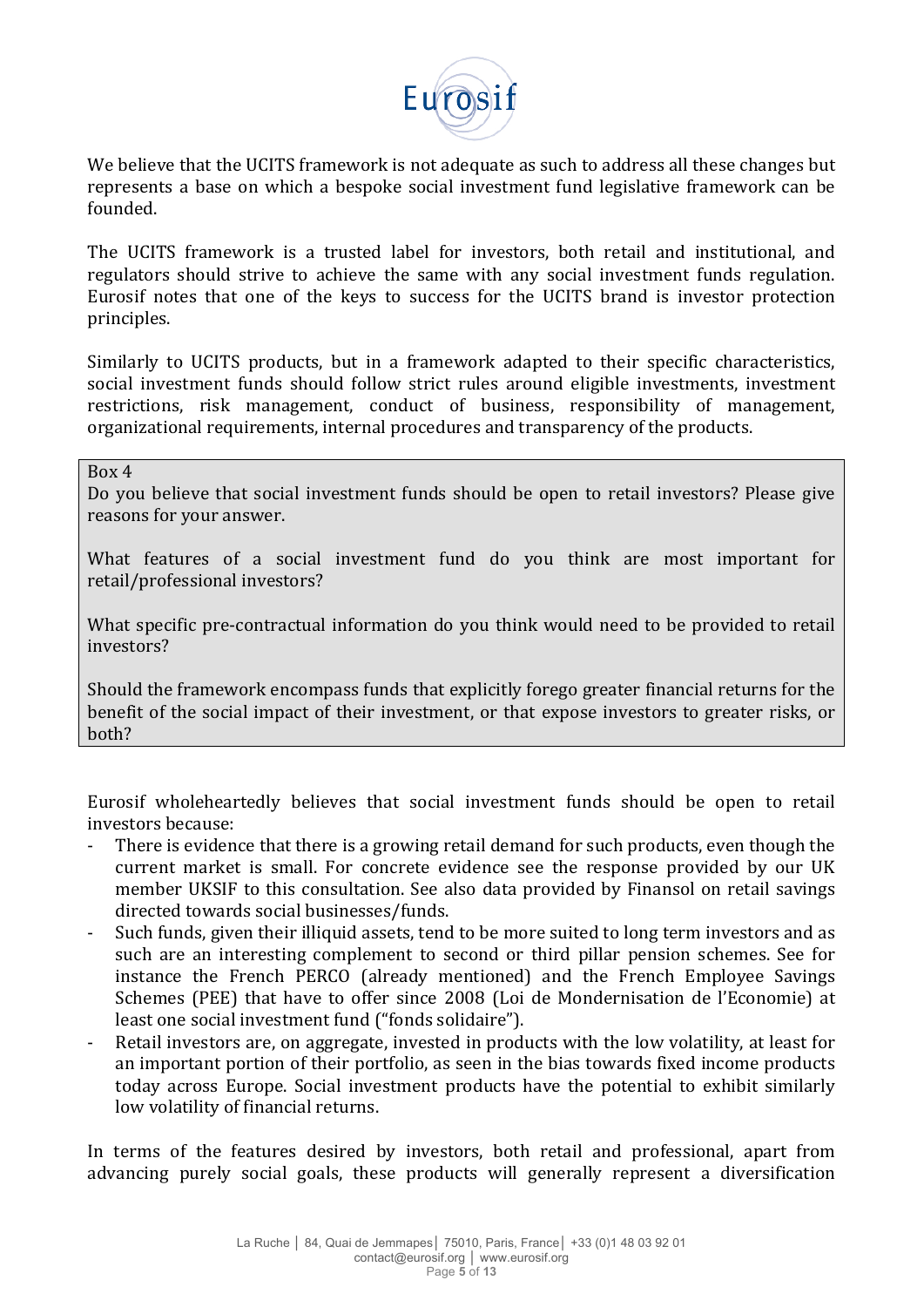

strategy. This motivation alone has the potential to channel significant capital to social businesses.

The pre-contractual information to be provided to (in particular retail) investors could be inspired by the Key Investor Information Document (UCITS IV). The information requirements are similar to that of venture capital funds. Particular attention should be given to:

- Transparency of eligible investments (which businesses is the portfolio invested in);
- Transparency of fees;
- Transparency of financial risks.

In designing such a framework, the Eurosif Transparency Guidelines can provide inspiration (see below).

### Box!5

What do you think would be the appropriate time frame for redemption of units in a social investment fund, e.g. monthly? Please give reasons for your answer.

Do you think there are other options for balancing the liquidity that small retail clients might be seeking with a focus on a long-term time horizon? (For instance, requirements on holding certain levels of liquid assets, lock in periods, etc.)

Eurosif believes that all funds must be transparent about the risks involved in investing in them, including liquidity constraints. However, the market, not the regulator, should determine the need for liquidity. The framework should therefore allow for investments in illiquid assets, and treated as such by investors.

Box!6

Do you think that social investment funds should be subject to diversification rules? To what extent do you think investors might expect a fund focused on social businesses to only invest in social businesses?

Should social investment funds be required to invest into different types or numbers of social business? (How many separate businesses might be required?).

Should there also be diversification across asset classes different from social business? (What limits might be appropriate? For instance,  $40\%$  social businesses,  $60\%$  highly liquid transferable securities).

Funds should be subject to diversification requirements, especially in terms of limits on concentration of fund assets in specific companies or groups.

A fund labelled social investment fund should only (or largely) invest in social business. There might however be a role to play for traditional UCITS funds in integrating a small portion of investments into social businesses provided that (a) this meets the investment restriction rules imposed on these funds and (b) exhibit satisfactory transparency in terms of holdings and risk profile to investors. Such funds are sometimes referred to a 90/10 funds (90% of the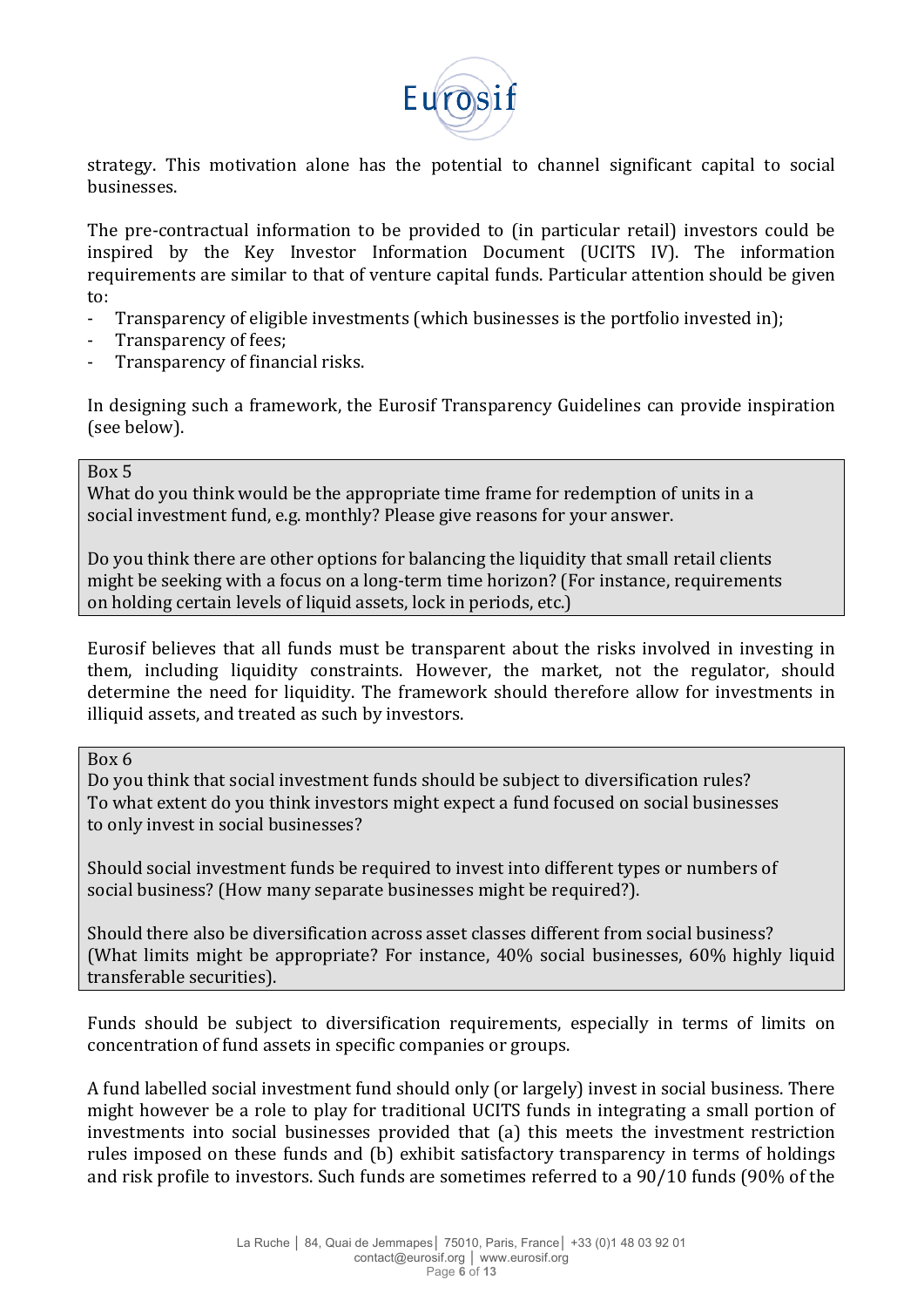

fund is invested in traditional, listed holdings and 10% in a social portfolio). In counterparty for this, the investor should be ready to accept a lower rate of return than with a fund fully invested in traditional asset classes.

In the case of a hybrid fund (mix of transferable securities and social business "shares"), it is important to:

- Ensure sufficient look-through into the portfolio holdings;
- Ensure adequate diversification / risk-spreading rules between social investments and traditional investments:
- Ensure adequate diversification within each portfolio bucket (e.g. within the transferable securities bucket).

This framework would work similarly to the UCITS risk-spreading framework.

# Box 7

What types of assets should a social investment fund be able to invest in? Please give examples.

Should the funds be limited to certain kinds of strategies (for instance, aimed at maximising their attractiveness for retail investors)? If so, which?

What rules or limits might be necessary to prevent firms using a new framework to circumvent restrictions in other frameworks (e.g. UCITS)?

The funds should not be limited to certain kinds of strategies, and certainly not aimed at maximising their attractiveness for retail investors. The market forces will naturally orientate the investments in social business segments that represent the most attractive opportunities. However, fund providers may choose to launch funds targeting specific social business segments, in a fashion that is similar to, for instance, sector or theme funds.

### Box!8

Do you agree that it would be impractical for social investment funds to have frequent valuations of assets? Please give reasons for your answer.

If so, for the purposes of investor protection what frequency might be appropriate? Please give examples.

Do you think that any non-social business assets that might be permitted should be subject to different valuation requirements? Might different kinds of assets require different approaches?

It may be impractical to expect frequent valuation of social businesses, as with most illiquid assets. However, the need for continuous or even frequent valuation should be tempered by the idea that these types of investments would be most appropriate for investors with long time horizons. As such, quarterly valuations could be sufficient.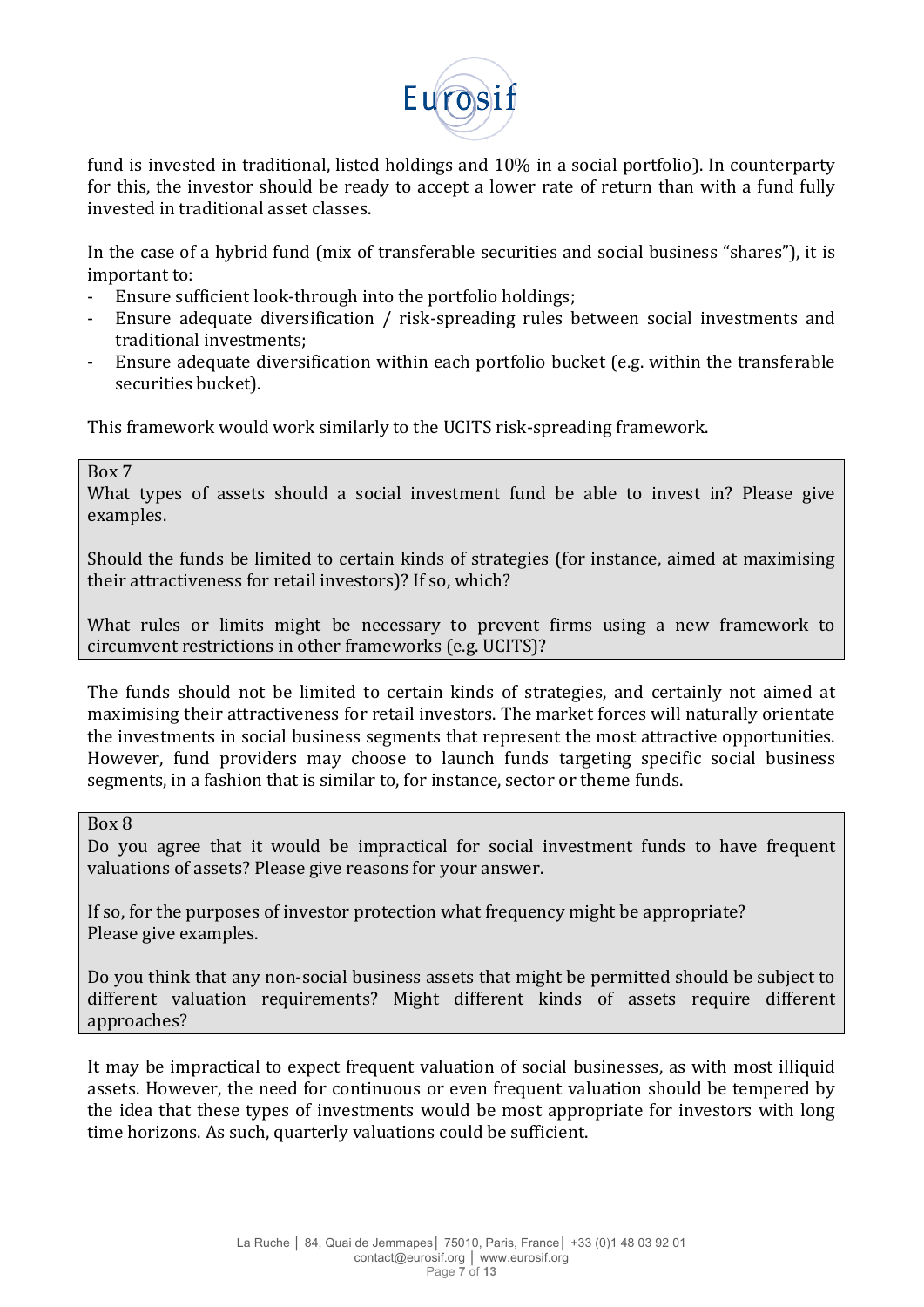

Box!9

How do you think 'social returns' might be best addressed and measured?

How might this build on other existing work, for instance on non-financial company reporting, social accounting, socially responsible investing, etc.?

What information do you think needs to be disclosed to investors, and how might this best be presented?

If you have experience in this area please provide examples, data, and as much detail as possible. Please consider that prospective investors might need different information compared with already existing investors.

The social return to the investment portfolio of social investment funds is critical, as this is the primary motivation for investing. Measuring this is a challenge as, unlike for financial value, this is not consistently defined and is specific to the project. Social profitability could be measured using sustainability indicators or specific methodologies such as Social Return On Investment (SROI).

One may consider that the social return is initially expressed in qualitative terms, with quantitative terms included where appropriate. Efforts to develop measures for social benefits in a comparable and consistent manner are being undertaken, and may be integrated into the reporting framework when sufficiently advanced. It may also be appropriate for the Commission to encourage the continued development of such initiatives.

Box!10

Do you agree that investor participation will contribute to the success of these funds? Please give reasons for your answer.

If so, please outline how this might work in practice, and whether this can or should be required as part of the social investment fund framework itself.

Eurosif agrees that investor participation can be valuable, for example through volunteer work in the companies or participation in advisory committees. However, the degree of investor participation should be defined in the governance structure of the fund, and not be governed by legislation. While direct participation may be appropriate for some investors, others may be content to limit their involvement to the receipt of regular reports.

Box!11

Which particular features of social investments might require specific risk management requirements?

When considering this question, please also consider issues of non-financial outcomes and risks.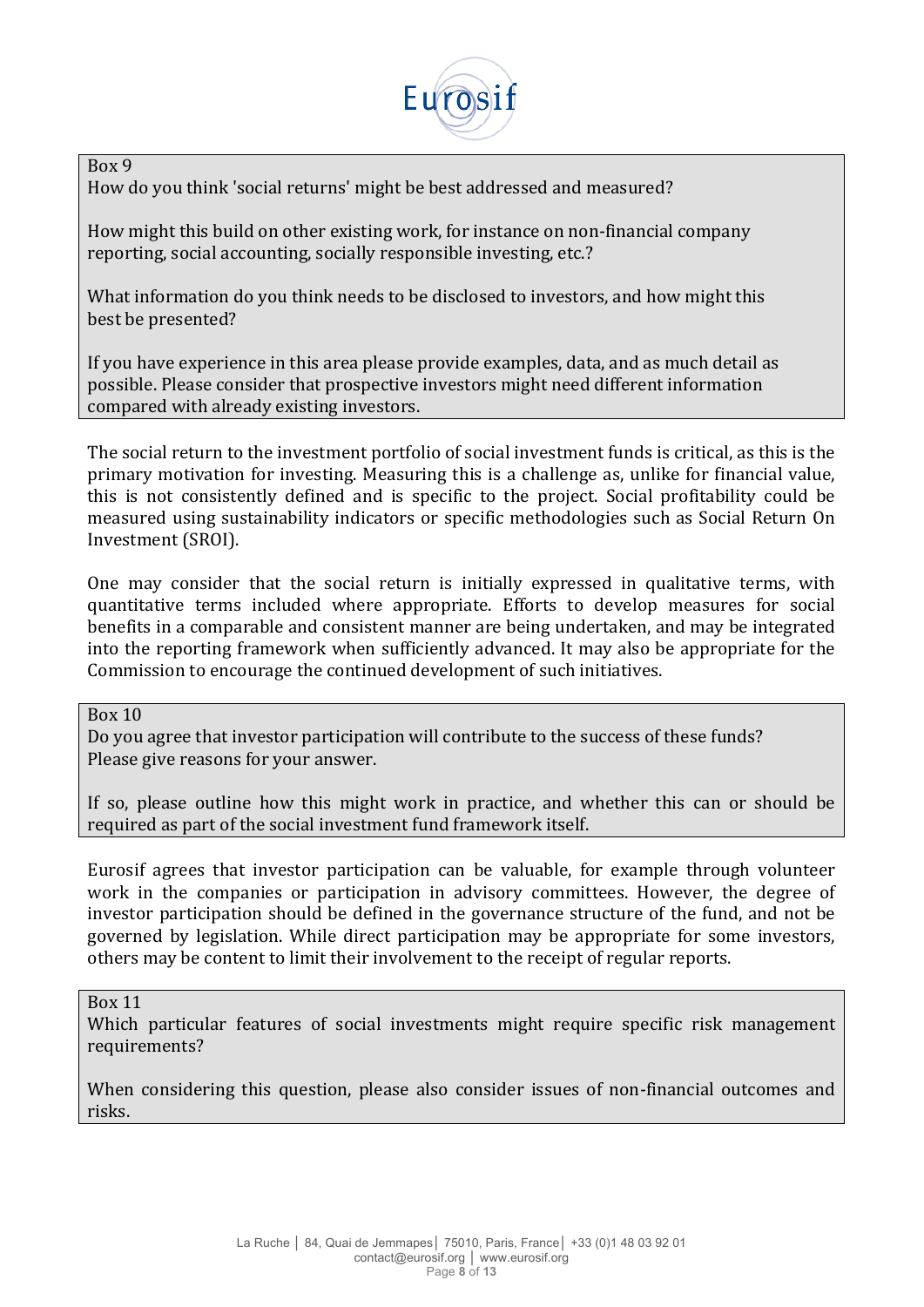

Social investments require a specific set of risk management procedures in order to protect the investor and ensure that the goals of the fund are being pursued in an appropriate fashion. This is especially the case for retail funds, where the investor may be less sophisticated.

Risk management procedures that go beyond that expected of a mainstream fund includes enhanced management oversight over portfolio companies. This is needed because many social entrepreneurs may not be skilled in managing the requirements of running a company with outside investors, such as accounting, reporting and dialogue. Further, the fund manager must ensure that procedures are in place to consider not only the social impact of the business, but incorporate other non-financial elements including environmental and governance elements. Additionally, there must be appropriate risk management and reporting structures that ensure that the stated social goal of the business is pursued and not deviated from.

## Box!12

What should be the duties of a depositary (e.g. tracking the funds' assets, reconciling units or shares issued with subscription proceeds received)? Please give reasons for your answer.

Please take into account the specific kinds of assets that might be held by a social investment fund.

#### Box!13

How might the sustainability and profitability of a social investment fund regime be ensured?

Are there any particular factors in your experience that might determine the commercial success of the fund?

In your view, what kinds of incentive structures might be appropriate or inappropriate for the managers of the funds (e.g. performance fees versus flat management fees)?

Social investment funds will require either incentives for existing distribution channels, or new distribution channels to be successful and sustainable.

In the current common fund distribution channels there are a lack of incentives for distributors to distribute such products. Today, European funds distribution is largely channelled through banks (except in the UK where Independent Financial Advisors are the dominant channel) and fund « supermarkets ». The current distribution system requires the fund manager to pay significant trailer fees to the distributor to have access to their distribution platform. This results in « guided open architecture » for third party funds and a dominance of in-house products. This situation could result in a challenge for fund manager to sell funds that cannot be charged too highly because of their financial return promise, and cannot therefore offer attractive enough trailer fees to distributors.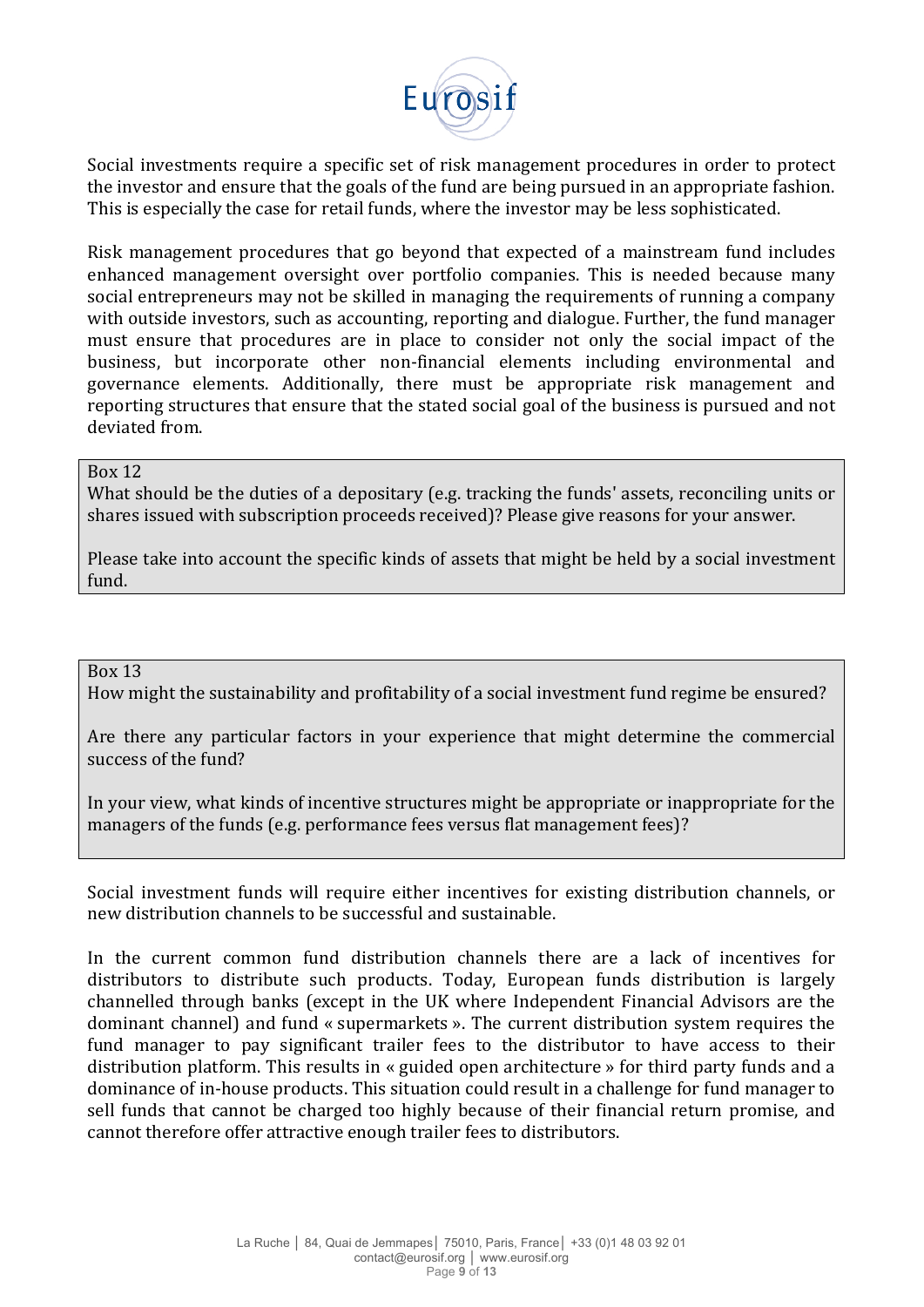

Advice at the point of sale could also be a challenge in that products may require specific training/expertise for financial advisors / bank advisors.

The level of fees may also be a challenge given the financial return perspectives of the products.

Given this, there may be a need for either incentives to encourage supply for or demand of funds. Alternatively, one may need a new distribution channel, for example in the non-profit space in order to ensure the successful promotion of funds.

Box!14

What steps do you think should be taken to improve transparency for investors in relation to funds targeting social businesses?

What steps do you think should be taken to improve transparency for fund managers about the social businesses which they target?

Please consider how to balance burdens on social businesses against effectiveness in ensuring their 'investment readiness'.

Transparency for investors is critical for investment funds, and especially so for social investment funds given that it is an asset class that is relatively unfamiliar to investors. Transparency requirements should therefore be part of the fund disclosure requirements, for example in the form of a Transparency Code (see below).

Box!15

How do you think common criteria for defining, labelling and rating social funds and social businesses might be most effectively established?

Who should establish them and develop them over time?

How might they be verified, to ensure they are appropriately used in practice? Please set out views on the pros and cons of different approaches.

Based on our experience in the Socially Responsible Investment field, and given the very fluid nature of social business, we would advise you to form a multi‐stakeholder advisory committee whose role would be to provide input into the definitions of social business funds first.

A second step to establish a labelling / rating system for funds would be to establish, together with the same group maybe, a rigorous process for "certification" or labelling. The process should be robust enough to be based on a set of objective, undisputed criteria and potentially subject to third party assurance.

We would be happy to introduce to you the work we have recently been doing on strengthening Eurosif's Transparency Guidelines, in order to turn these into a Transparency Code, similar to what you refer to in your question. See answer to box 16.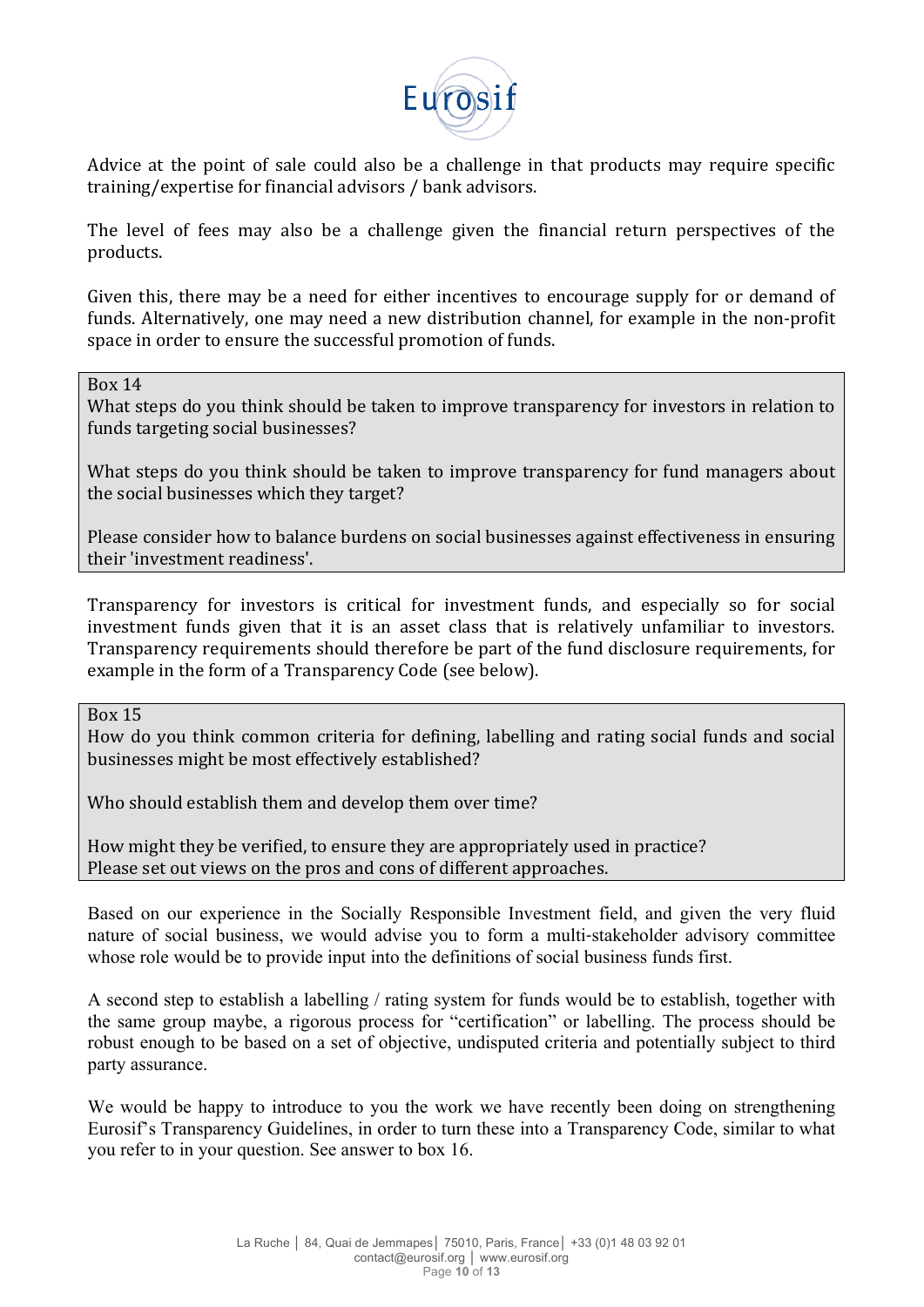

### Box!16

Do you think a strong new EU label (e.g. supported by a common logo) would help social investment funds succeed? Please give reasons for your answer.

How might the appropriate use of such a brand be ensured in practice, and potential for confusion with other brands or labels diminished?

Yes, a European label would certainly contribute to the success of such funds. If designed properly and owned by an independent body, it would build investor's confidence in the products.

In order to explore how a European labelling model could be developed. Eurosif recommends that the Commission assess current European/national initiatives. An illustration of such a pan-European label, was given by Eurosif in its response to the PRIP Consultation earlier in 2011- the European SRI Transparency Code.

Officially launched in November 2004 with support from the European Commission, the European SRI Transparency Code aims to create more clarity on the principles and processes of retail funds with regards to ESG issues. From a national perspective, this European Code has been embedded into the AFG (Association Française de Gestion Financière) in France so that all members of the AFG with retail SRI funds must be signatories of the Code.

Commitments from signatory funds (350 as of January 2011) are submitted to Eurosif in the form of a response document that follows several guiding principles:

- Responses should be informative and clear. Generally speaking, required information (on tools and methodologies) should be as detailed as possible;
- Funds should report data in the currency that they use for other reporting purposes;
- Reasons preventing the fund from providing the required information should be clearly stated;
- Signatories should systematically state if and when they hope to comply with the questions they cannot answer at this time;
- Responses will have to be updated at least on an annual basis and should have a precise publication date;
- Responses to the Code should be easily accessible from the fund's and/or fund managers' website. In any case, signatories should make it clear where to find the information required by the Code;
- Order and exact wording of the questions should be respected;
- Signatories are responsible for their answers to the questionnaire.

Eurosif is responsible for maintaining and publicising the Transparency Code, with the collaboration of National Sustainable Investment Forums (SIFs) in EU Member States. The signatories to the Code are highlighted on Eurosif's website, national SIFs' websites and SRI related publications. Eurosif has created a logo that is awarded to those institutions using the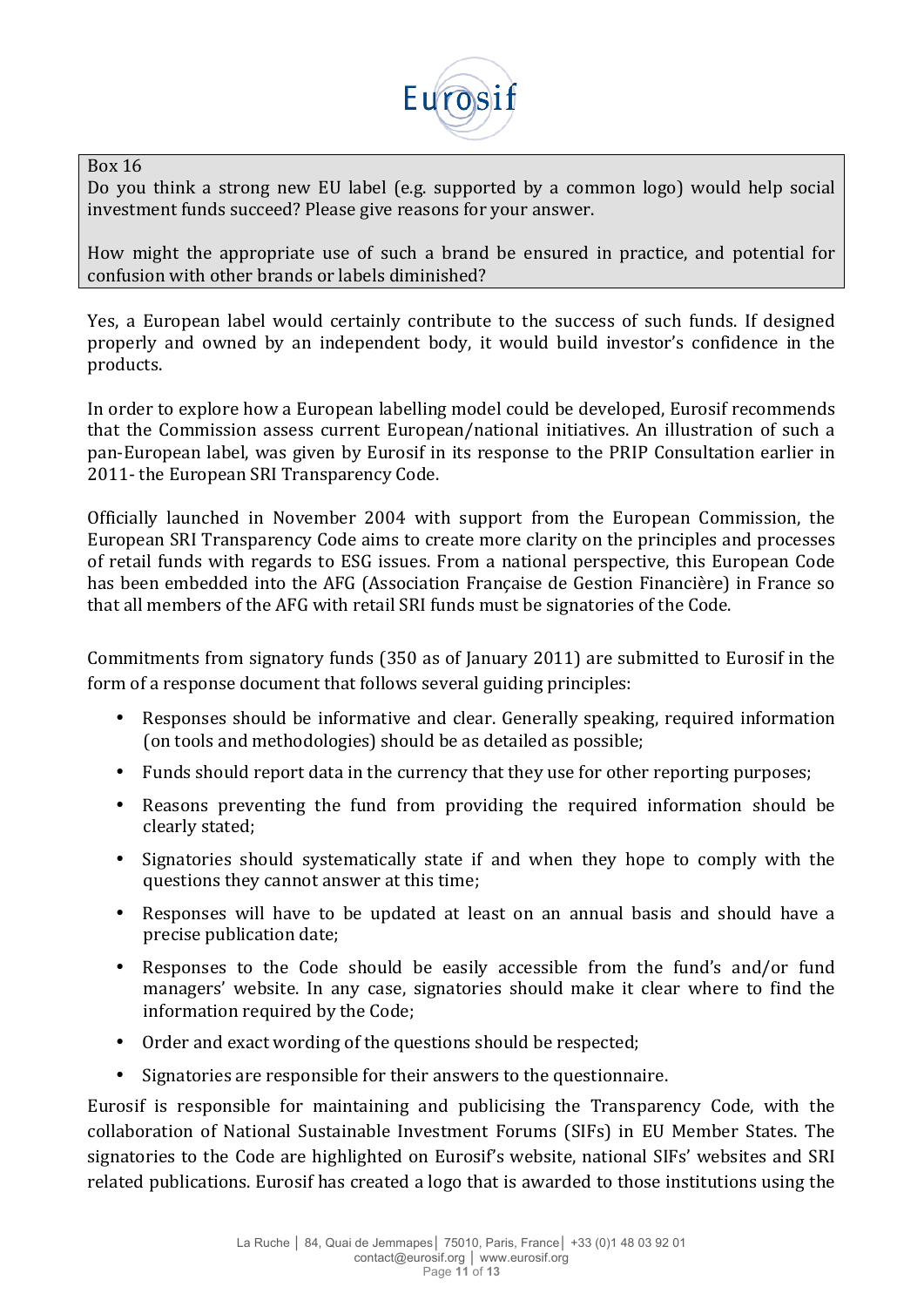

Code. This award is updated by Eurosif and renewed by the financial institution on an annual basis.

Eurosif is currently developing a compliance manual for the Code, to be finalised by the end of 2011. A selected third party auditor will use this manual to audit funds' responses to the Transparency Code. Eurosif will update the Commission on further developments.

All information pertaining to the European SRI Transparency Code can be found at: http://www.eurosif.org/sri-resources/sri-transparency-code

Box!17

What steps do you think might be taken at the European level to facilitate better intermediation between funds and social businesses? Are there particular responsibilities that you think fund managers should take on?

Do you think there are any possible actions at the European level that might ensure effective distribution of social investment funds?

#### Box!18

How might tax incentives be made useful? Please provide data on any existing such incentives you are aware of.

Are there any other measures you think might be possible to maximise investor's access to social investment funds, or the attractiveness of these for investors?

Tax incentives could play a key role in channelling in particular retail monies to such social investment funds. These tax incentives can be built on a bespoke basis or build upon tax incentives for existing financial wrappers such as life insurance products, retail or occupational pension products, etc. (see comments on French PERCO, PEE, and also the Plan Epargne Action).

Facilitating the inclusion of social investment funds, again, largely long-term oriented, in such wrappers, would be key to their success.